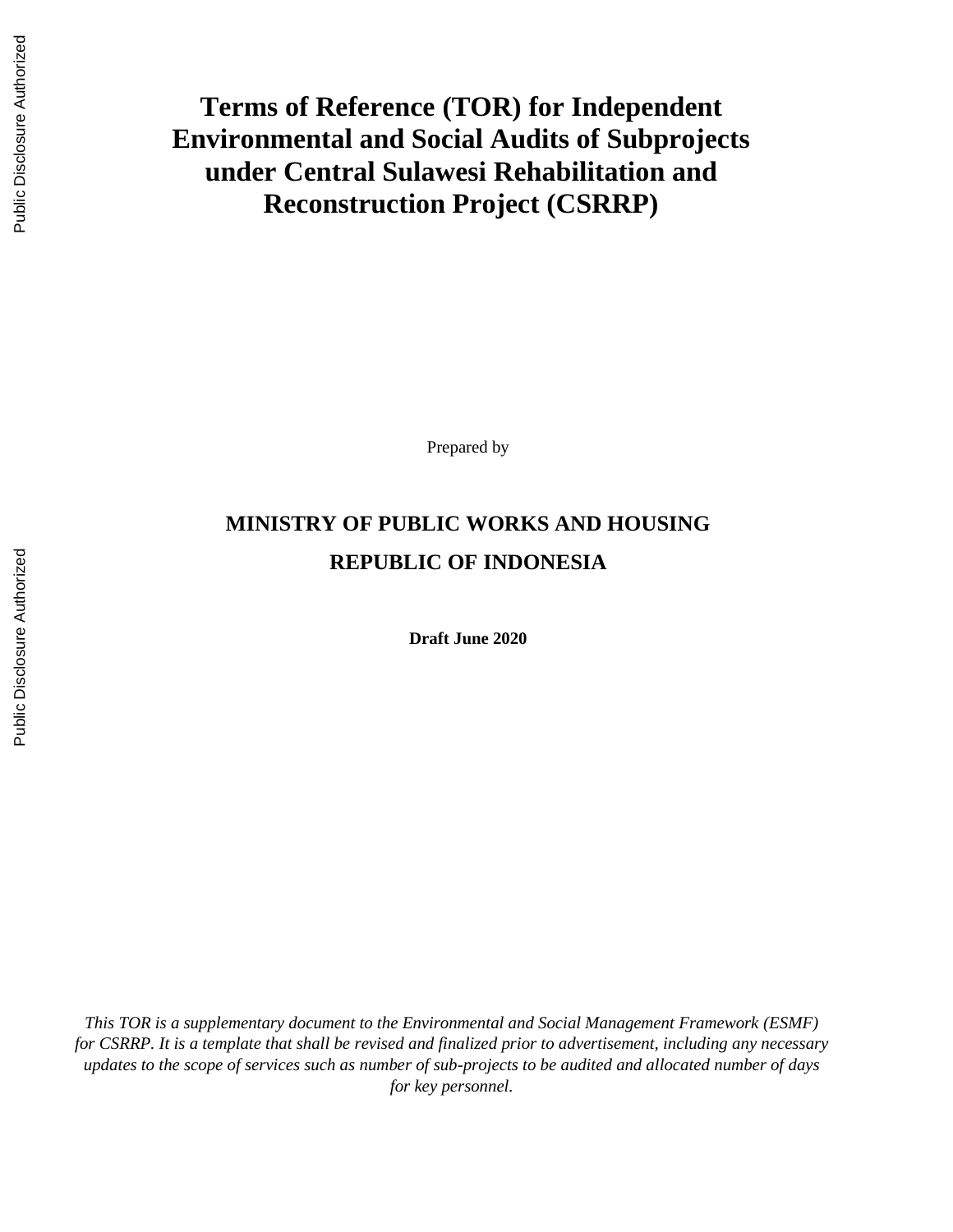# **A INTRODUCTION**

CSRRP will support the Government's recovery program in Central Sulawesi and help rehabilitate, reconstruct, and increase resilience by strengthening the building quality and sustainability of critical public facilities and housing settlements. In principle, rehabilitation and reconstruction efforts under CSRRP will be aligned with the Government's Recovery Master Plan.

The project will complement recovery efforts of permanent housing, public facilities, settlement infrastructure construction and infrastructure recovery activities supported by Government financing sources, other existing World Bank financed projects, as well as other development partners and organizations.

CSRRP includes three components:

#### **a. Component 1: Resilient construction of permanent housing units and settlement infrastructure**

- Sub-component 1.1 Civil Works: This sub-component will finance civil works for construction of approximately 7,000 permanent housing units to the project's resilience standards in safe resettlement sites and related settlement infrastructure and community facilities to relocate disaster-displaced households. Affected communities will be engaged from the beginning of the relocation process with special emphasis on participation of women and vulnerable community members.
- Sub-component 1.2 Grants for Community-Based Reconstruction (\$0): This sub-component will support communities in reconstruction of housing units that meet seismic risk mitigation standards in safer locations. This sub-component will be triggered as per the request of the Government should its implementation be required.

## **b. Component 2: Resilient reconstruction and strengthening of public facilities**

This component will finance civil works for rehabilitation, reconstruction and structural strengthening of public facilities to improve seismic performance and safety, reduce disaster vulnerability, increase climate resilience, and improve functionality and service standards. Public facilities such as schools, health facilities, and markets are eligible for financing under this component. The project will support the following principal types of investments: (a) the in situ repair and reconstruction of damaged assets; (b) construction of new assets in new locations when the damaged assets cannot be rebuilt in situ; and (c) construction and/or expansion of assets in new locations to serve people who, as a result of the earthquake, must relocate from hazard-prone areas. Seismic strengthening of existing public facilities undamaged by the recent catastrophic event may also be included.

#### **c. Component 3: Project implementation support**

This component will support managerial and technical assistance of the project through financing the costs of expert consultants and community facilitators throughout the project cycle to strengthen the Government's capacity at both the central and subnational level—on post-disaster recovery.

Investments funded by CSRRP must be implemented in accordance with the principles of sustainable development, including environmental, social, cultural, and economic considerations, per the Government of Indonesia's laws and regulations. Project implementation shall also comply with the following applicable World Bank's Environmental and Social Standards (ESSs) under the Environmental and Social Framework (ESF), including ESS 1 Assessment and management of environmental and social risk and impacts, ESS 2Labor and working conditions, ESS 3 Resource efficiency and pollution prevention and management, ESS 4 Community health and safety, ESS 5 Land acquisition, restrictions on land use and involuntary resettlement, ESS 6 Biodiversity conservation and sustainable management of living natural resources, ESS 7 Indigenous Peoples/Sub-Saharan African historically underserved traditional local communities, ESS 8 Cultural heritage, and ESS 10 Stakeholder engagement and information disclosure.

CSRRP has established an Environmental and Social Management Framework (ESMF) to address specific provisions in the applicable ESSs. The ESMF also includes provisions that are not fully addressed under the Government's laws and regulations to meet the ESSs.

Per the Environmental and Social Commitment Plan (ESCP), independent environmental and social (E&S)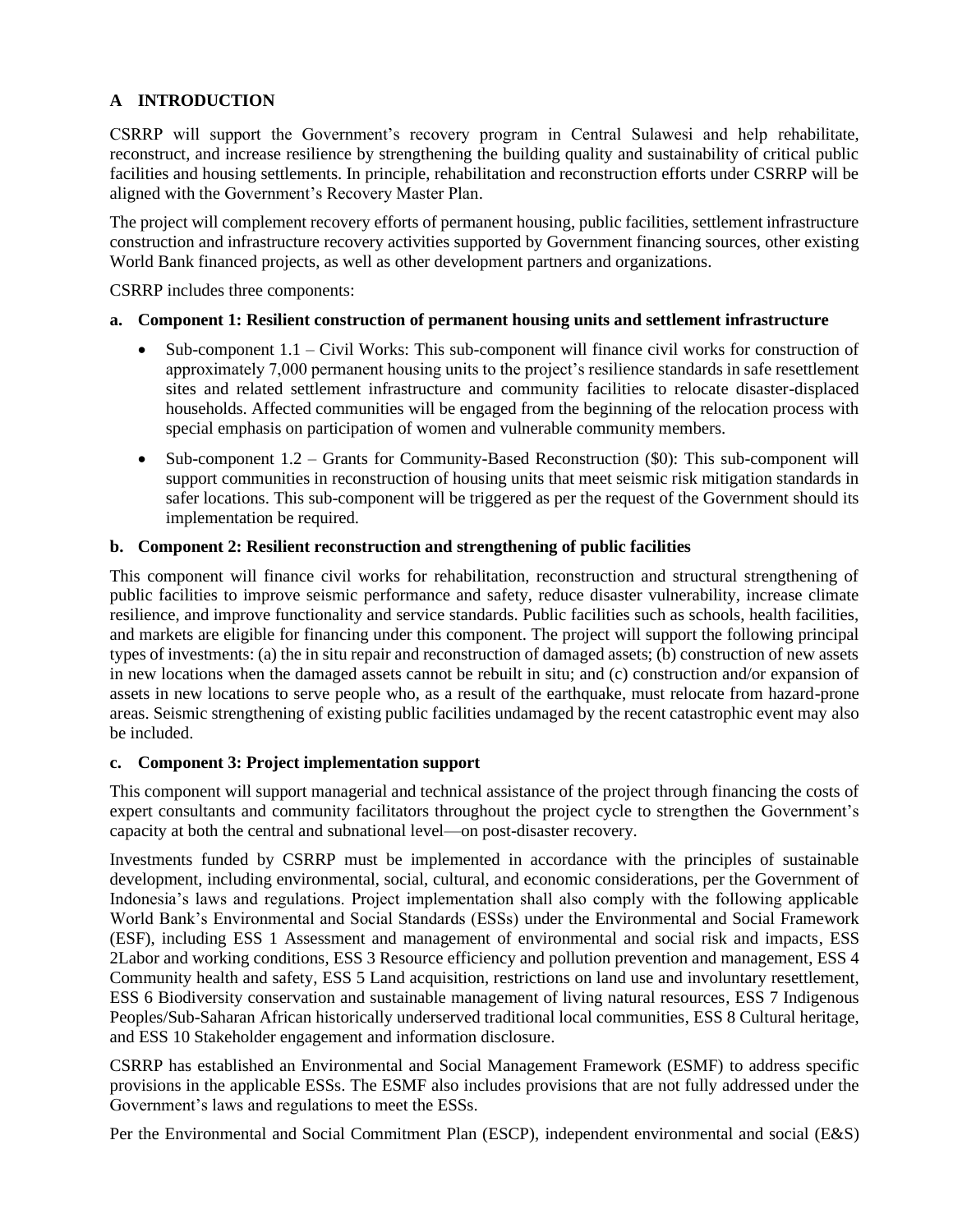audits of the sub-projects financed by CSRRP are required to ensure the ESMF requirements are adequately implemented and consistent with ESSs. Such an independent E&S audit will prioritize high-risk sub-projects, particularly those involving medium- to large-scale civil works and relocation of disaster-displaced peoples.

Key aspects that warrant independent audit assessments include management of adverse environmental and social risks, such as handling of hazardous wastes, occupational and community health and safety (including management of Sexual Exploitation and Abuse/Sexual Harassment (SEA/SH) risks), labor influx, land acquisition, relocation of disaster-displaced people and overall consultation processes, including engagement with Indigenous Peoples and/or *Adat* Communities if present in sub-project locations.

Specific sub-projects to be audited will be recommended by the government's environmental and social management team assigned to CSRRP in consultation with the Central Project Management Unit (CPMU) and the World Bank. The final list will be approved by the CPMU Director and will be included in the bidding document for the procurement of a consultant team/firm to undertake the E&S audit.

# **B OBJECTIVE**

The objective of the E&S audit is to perform an independent assessment of the environmental and social management of CSRRP in line with the requirements established in the ESMF and ESCP. Focus will be placed on examining whether a system for addressing environmental and social aspects of the project and sub-project activities are functional and adequately resourced and whether implementation of mitigation measures and established mechanisms as contemplated in the Environmental and Social Management Plan (ESMP) and Land Acquisition and Relocation Action Plans (LARAPs) is in line with the ESSs as elaborated in the ESMF. Based on audit findings, gap-filling and enhancement measures with agreed action plans will be recommended for the project going forward.

## **C SCOPE OF SERVICES**

The focus of the E&S audit will be on approximately ten [to be confirmed] sub-project activities involving medium- to large-scale civil works and relocation of disaster-displaced people under Component 1 of CSRRP. Selection criteria for sub-project activities include:

- a. Medium to large relocation sites, including satellite relocation sites. Self-relocation activities under the BSPS scheme will not be included;
- b. Sub-projects requiring environmental permits (UKL/UPL and/or AMDAL) and;
- c. Contractor-led civil works

The audit will comprise of an independent evaluation of the overall environmental and social management in line with the project's ESMF across selected sub-projects under CSRRP.

Specific responsibilities include:

- a) Develop a broad audit program that will confirm the consultant's understanding of the audit objective, scope, methodology/approach and schedule and prepare an audit checklist that will cover meetings at the CPMU, PMU and PIU levels, relevant sub-national government agencies, community facilitators, contractors, and supervision engineers. The detailed methodology and audit checklist templates shall be reviewed by the CPMU and World Bank. The audit program shall incorporate field visits to select project locations.
- b) Based on clear and agreed criteria, select site-specific activities or sub-projectsto be included in the audit.
- c) Review and assess the adequacy of the sub-projects' stakeholder identification, analysis and engagement progress and assess current and planned stakeholder engagement activities as outlined in the project's [Stakeholder Engagement Plan \(SEP\).](http://kotaku.pu.go.id/files/Media/Pustaka/Pedoman/ESCP%20-%20second%20draft%20-%20CSRRP%20P169403%20-%20May%209%202019%20(CK130519).pdf)
- d) Conduct an environmental and social audit as per the audit program. This audit will assess compliance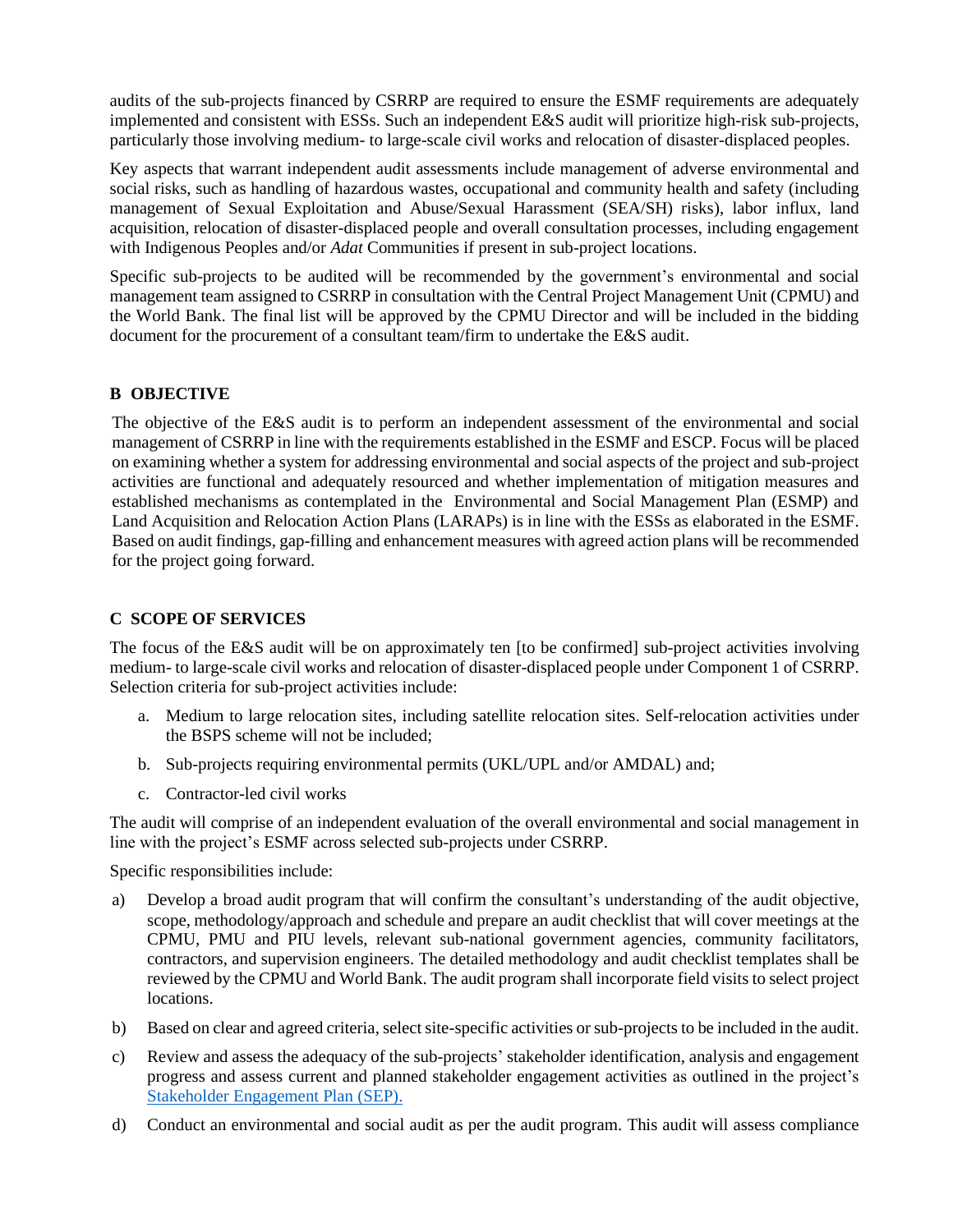with the ESMF requirements (including documentation, consultations, disclosure, etc.) and relevant legislation and regulatory requirements, including environmental permitting and land acquisition legislation. The audit will assess whether a system for environmental and social management as stipulated in the ESMF has been duly followed and fully functional. These include effectiveness of the institutional arrangements, resource adequacy, environmental and social management processes for screening, environmental and social assessments, considerations of alternatives, risk mitigation and oversight, reporting and documentation, Feedback and Grievance Redress Mechanism (FGRM). Refer to Annex A for further detail.

- e) Assess the implementing agencies' capacities and resources to implement environmental and social management measures. This covers assessment of institutional capacities of the **CPMU, PMU, and PIU** in supervising the overall implementation of the ESMF and project consultants, contractors and supervision engineers (refer task f). Key areas of concerns include management of all relevant environmental and social risk mitigation measures of operations under CSRRP, in particular, specific E&S risks that were identified in the ESMF and sub-project environmental and social assessments (i.e. UKL/UPL, and AMDAL) and availability of requisite resources to do so. The assessment shall include feedback on the quality of the environmental and social management reporting, including related reviewing and approving activities, risk management, plans, and project monitoring reports; as well as examining the implementation of mitigation measures and established mechanisms Further elaboration of roles and responsibilities of the implementing units under the project to inform this assessment can be referenced in Chapter 5 of the ESMF.
- f) Assess the capacities and resources of **project consultants, contractors and supervision engineers** in implementing and addressing all relevant environmental and social risks and impacts of sub-project activities under CSRRP, in particular specific E&S risks that were identified in the ESMF and sub-project environmental and social assessments (e.g., UKL/UPL and AMDAL). The assessment shall include feedback on the quality of the environmental and social management reporting, including project monitoring reports, as well as compliance with the national legislation and permitting process and implementation of mitigation measures and established mechanisms. Subject to any continued restrictions on travel and public gatherings, site visits to sub-projects/activities and focus group discussions with stakeholders shall be conducted to verify the findings. Should restrictions be in place on travel and public gatherings, the consultant shall propose alternative solutions to data verification in the field. Such alternative approaches, including stakeholder engagement tools in lieu of site visits shall be reviewed and approved by the CPMU and the World Bank.On a sample basis, assess implementation of environmental management plans (RKL/RPL and/or Construction Environmental and Social Management Plan (ESMP) prepared by the contractors and assess whether the function of supervision engineers, particularly mitigation of environmental impacts on sensitive areas, sedimentation and storm water run-off, hazardous wastes management, occupational health and safety practices, traffic management, and emergency response mechanisms.
- g) Assess risks related to labor influx, covering Occupational, Health and Safety (OHS) and community, health and safety. Assess the management of such risks at the project and sub-project levels, including whether a system is in place and functions to address risks related to Sexual Exploitation and Abuse and Sexual Harassment (SEA/SH), including Gender-Based Violence (GBV) and Violence Against Children (VAC) in line with the project's ESMF (Appendix 11), ESSs, and the [World Bank's Good Practice Note](http://pubdocs.worldbank.org/en/741681582580194727/ESF-Good-Practice-Note-on-GBV-in-Major-Civil-Works-v2.pdf)  [on SEA/SH](http://pubdocs.worldbank.org/en/741681582580194727/ESF-Good-Practice-Note-on-GBV-in-Major-Civil-Works-v2.pdf) (which also covers GBV/VAC).
- h) Assess implementation of specific risks related to implementation and practices in land acquisition and relocation processes of disaster displaced people. Key aspects cover consultations, compensation processes, grievance handling, management of risks related to informal land claims and vulnerable groups and use of security forces. Assess the implementation practices of the Land Acquisition Plans (LAPs) and Relocation Action Plans (RAPs). On a sample basis, assess beneficiary satisfaction of the relocation processes.
- i) Assess the effectiveness of the project's Feedback and Grievance Redress Mechanism (FGRM) for subprojects in terms of its accessibility, credibility, effectiveness in resolving grievances, resourcing,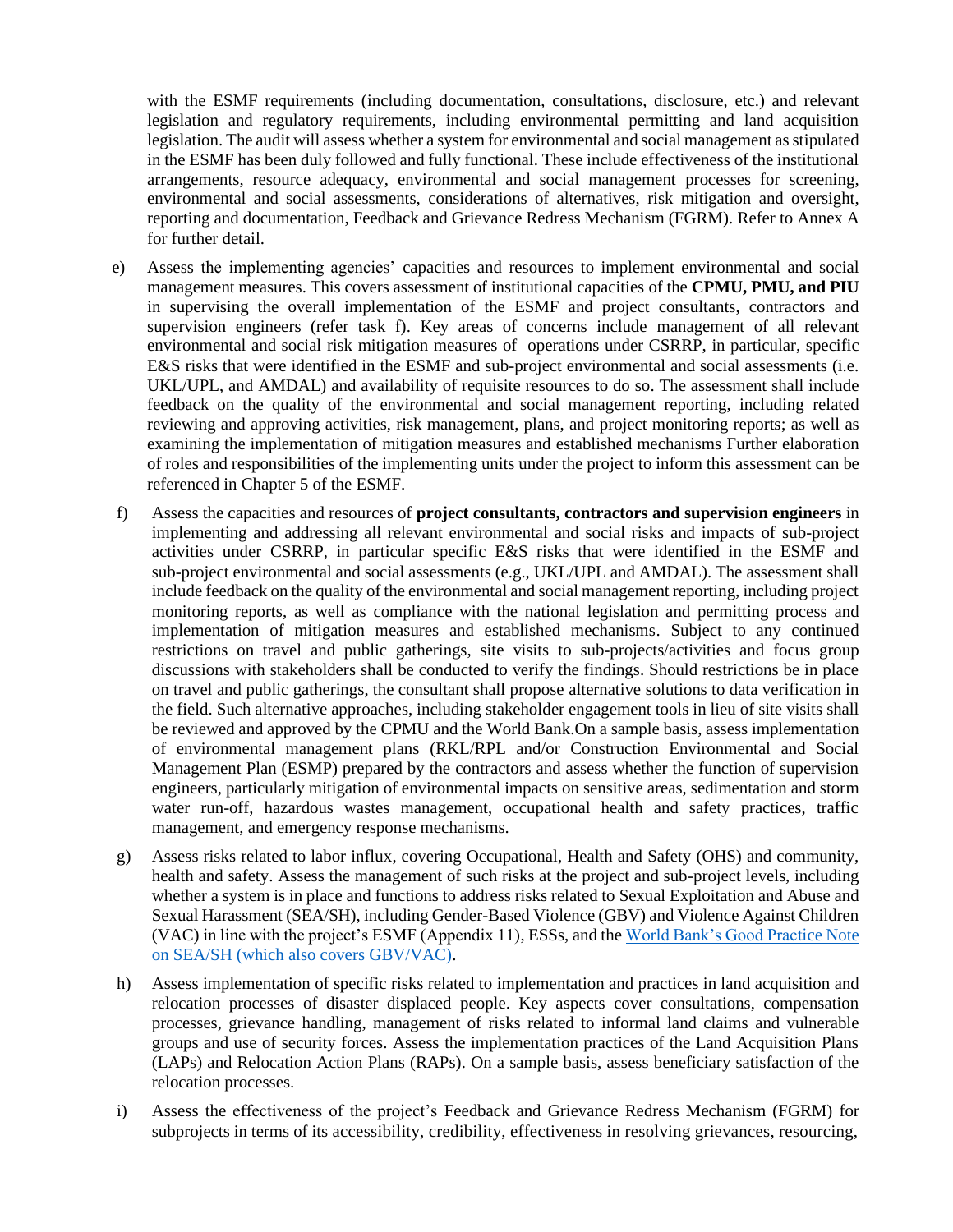etc. Specific attention needs to be paid to the assessment of FGRM for SEA/SH and focus will be on understanding whether the system is functioning and protocols and practices established are in line with the [World Bank's Good Practice Note on SEA/SH.](http://pubdocs.worldbank.org/en/741681582580194727/ESF-Good-Practice-Note-on-GBV-in-Major-Civil-Works-v2.pdf) Caveats and utmost care of data handling in relation to SEA/SH are needed to ensure protection of victims and confidentiality.

j) Present audit findings and recommend gap-filling and enhancement measures for the overall environmental and social management, with action plans agreed by the Ministry of Public Works and Housing (MPWH). Audit results shall be analyzed to identify key issues and gaps to be addressed in continued implementation of the ESMF and E&S risk mitigation measures, and recommendations shall propose clear actions needed to address technical and capacity building gaps. The final deliverable shall include extensive visual and graphic documentation including photographs of field conditions (including timestamps and geotagged reference points. The E&S audit team will submit audit reports to the CPMU, PMU and PIU and discuss a mutually agreed timeframe for the implementation of proposed follow-up actions. CPMU will submit all final audit reports to the World Bank for review/record. The audit will be deemed as closed only after this review and confirmation on action plans have been obtained.

## **D METHODOLOGY AND/OR APPROACH**

In performing the E&S audit, the consultant team shall review available documentation (e.g., ESMF, ESCP, technical reports, bidding and contract documents, environmental and social management plans, environmental permits, land acquisition plans, relocation action plans, FGRM records, etc.) and identify stakeholders, including community representatives for the purpose of due diligence and audits. Field visits to select sites, stakeholder engagement and beneficiary satisfaction surveys will be carried in coordination with CPMU and assigned environmental and social consultants from the project. The consultant shall be responsible to develop required assessment tools and identify relevant stakeholders as part of the audit program. These tools and stakeholder engagement plan for the audit purposes shall be reviewed and approved by CPMU and the World Bank

#### **E TEAM COMPOSITION, QUALIFICATION AND EXPERIENCE**

The audit team is expected to be a firm with appropriate and sufficient capabilities, resources, and experience to execute the full extent of the scope of services to a very high quality. The team will mainly comprise of relevant experts in environmental management, social risk management, and other experts in specific topics such as OHS and community, health and safety, SEA/SH. The team must have experience in environmental and social assessments and risk management in major infrastructure projects and post-disaster reconstruction and rehabilitation. All team members are recommended to complete an ESF course/clinic delivered by the World Bank environmental and social specialists and demonstrate the following skills and experience:

- Strong and demonstrated interpersonal skills, and experience communicating with senior government officials, communities and large groups of people, ability to organize and conduct technical workshops related to audit findings;
- Excellent working knowledge of Indonesian legislation and regulations related to environmental and social risk management, and as outlined in the project ESMF, is required for all specialists;
- Field experience and good knowledge of the implementation of World Bank's safeguards policies (or that of other international financial institutions), including the Environmental and Social Framework (ESF) is desirable;
- Proven writing and analytical skills, ability to initiate innovative approaches;
- Proven ability to work as a team-player with multi-tasking skills, experience in facilitation, presentation, communication and computational skills, resourcefulness, attention to details and client orientation;
- Competency in the use of standard desktop publishing applications (e.g., Microsoft Office); and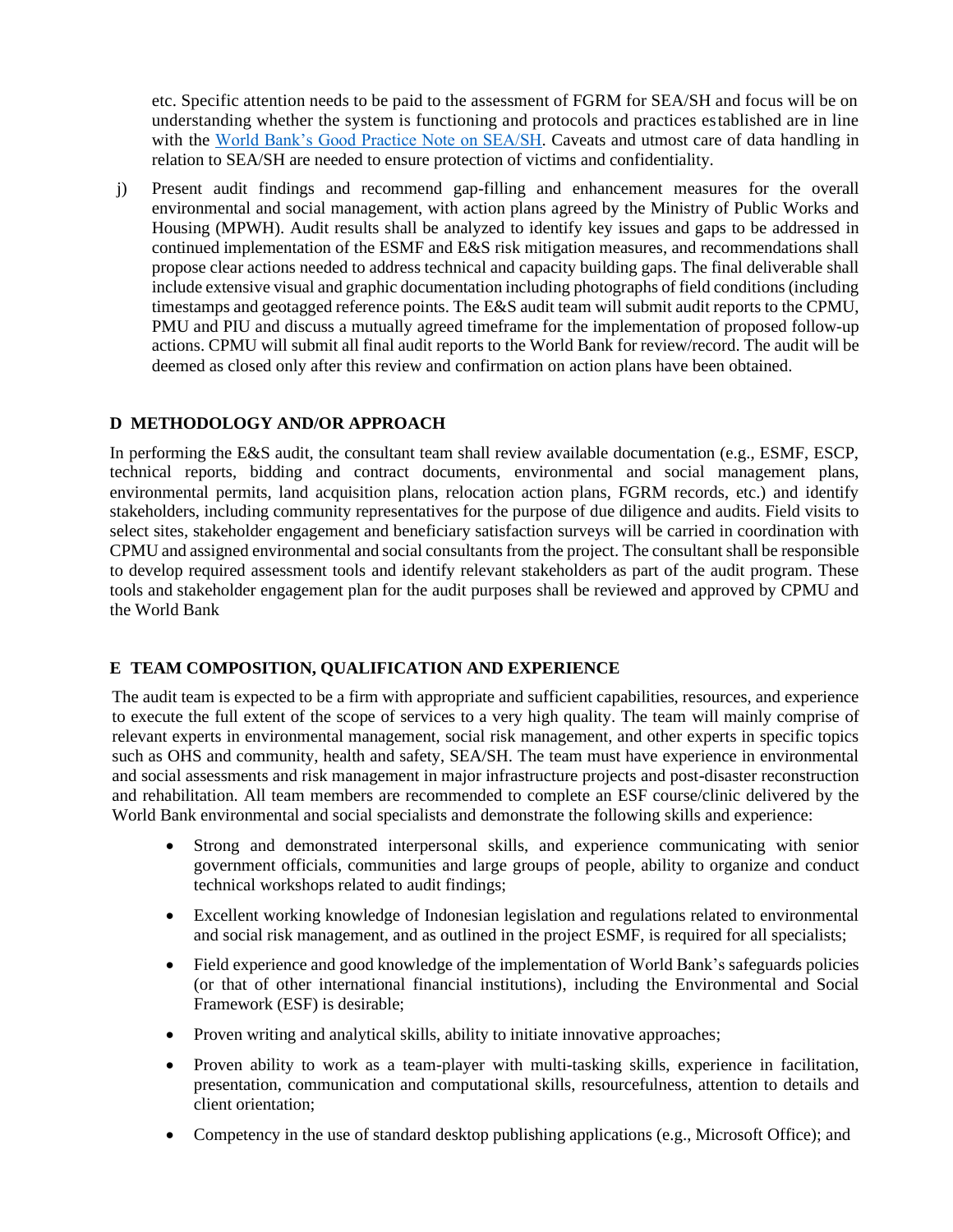• Ability to communicate and write effectively in English and Bahasa Indonesia.

Specific qualifications and experiences of the desired team composition are outlined below:

#### **a. Environmental Specialist (Key Specialist)**

- At least a Master's degree in Environmental Science / Engineering / Planning;
- Preferably a minimum of 10 (ten) years relevant professional experience particularly in environmental management of infrastructure projects, post-disaster reconstruction and rehabilitation;
- Demonstrated experience in environmental impact assessments and development of risk management instruments, especially addressing impacts on civil works projects; and
- Experience in conducting similar audit and possess an auditor certification for ISO, and/or relevant environmental management systems.

#### **b. Social Risk Specialist (Key Specialist)**

- At least a Master's degree in social sciences, sociology, anthropology, or community development;
- Preferably a minimum of 10 (ten) years relevant professional experience particularly in social risk management in infrastructure projects, post-disaster reconstruction and rehabilitation;
- Demonstrated experience in social impact assessments and development of risk management instruments, especially addressing impacts on vulnerable or diverse groups (e.g., people with disabilities), land acquisition and resettlement, Indigenous Peoples, etc.; and
- Experience in conducting similar audits, especially in the areas of social risk management.

#### **c. SEA/SH and Gender Specialist**

- At least a Master's degree in such as social development, public policy, gender studies, or related field;
- Preferably a minimum of 10 (ten) years relevant professional experience or equivalent combination of education and working experience in Gender Based Violence (GBV) and SEA/SH management, gender studies and post-disaster contexts;
- Experience in developing and assessing SEA/SH guidelines, management systems, checklists, and training courses on SEA/SH; and
- Experience in conducting similar audits, especially in the areas of SEA/SH management.

#### **d. Occupational, Health and Safety (OHS) Specialist**

- At least a Master's degree in Occupational Health and Safety (OHS), work physiology and physiotherapy, safety and work, civil works, project management, or other relevant disciplines;
- Preferably a minimum of 10 (ten) years relevant professional experience particularly in OHS management of infrastructure or civil works projects;
- Demonstrated experience in OHS assessments and supervision and development of OHS management instruments for major infrastructure projects; and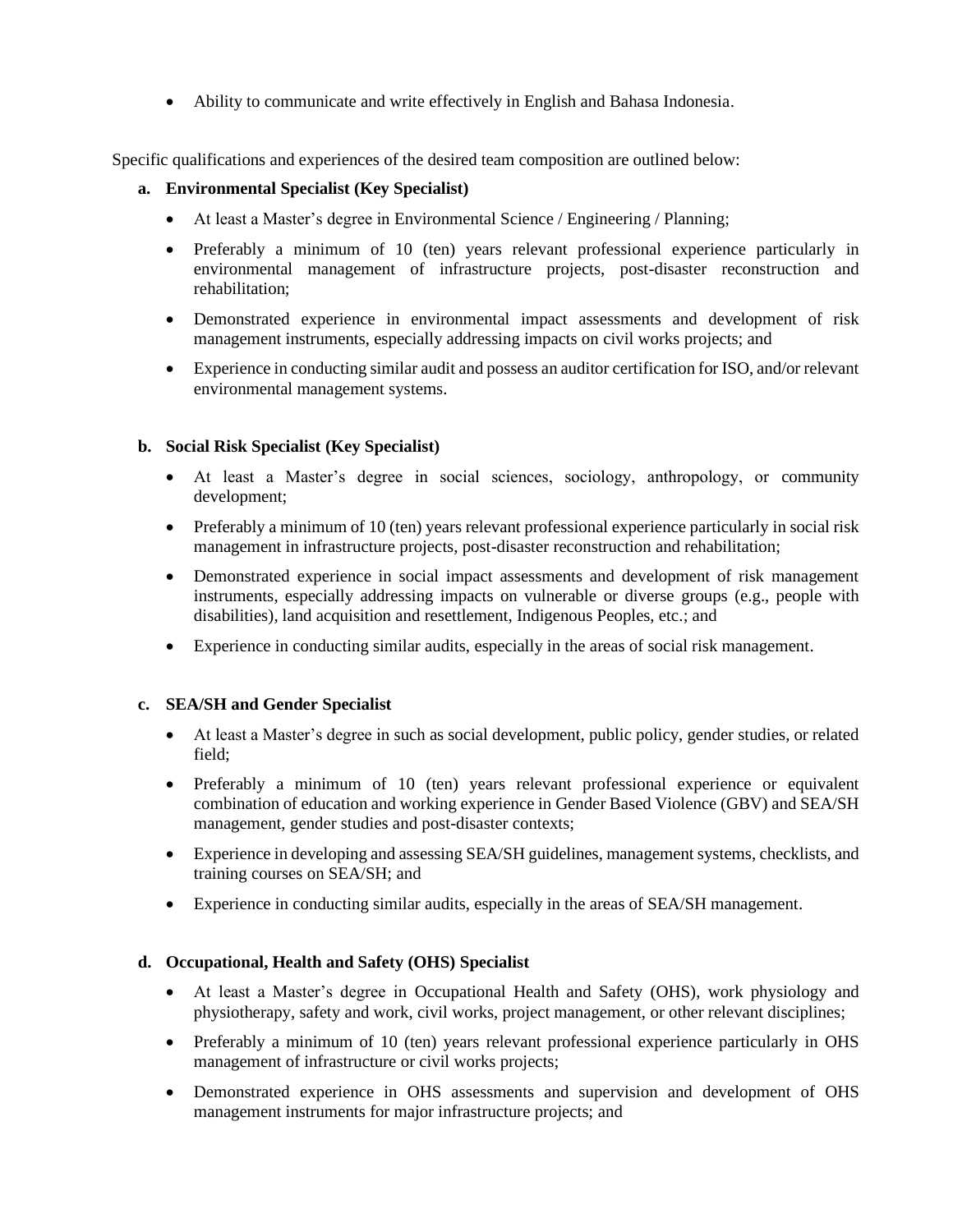• Experience in conducting similar audit and possess an auditor certification for Occupational Health and Safety Management System (OHSAS).

## **F TIME ALLOCATION**

This audit will commence approximately 12 months from Loan Effectiveness during and post relocation activities. The scope of the TOR covers this first E&S audit requirement. The time input will be approximately 30 to 40 working days for key specialists and at least 25 working days for non-key specialists, subject to extension depending on the number and sizes of subproject samples that will be audited. The time allocation includes completion of the scope of services; and submission and presentation of draft and final audit reports.

Further audits may be conducted, including to inform the mid-term performance evaluation with agreed actions being reflected in the mid-term evaluation report. The second audit is expected to be undertaken following completion of Component 1 to assess post-disaster contexts and beneficiary satisfaction. A new TOR based on findings and lessons-learnt from the first audit will be developed by MOPWH and a new procurement process for consultants will be initiated.

## **G DELIVERABLES**

The consultant shall prepare a separate report assessing the overall management of ESMF implementation, and separate reports for the various sub-projects/activities with site-specific findings and recommendations. A synthesis report of gaps, strengths and weaknesses of both overall project and site-specific management of E&S risks, with recommendations for improvement, shall be prepared in the final report.

| Output                                                                                                                                                                                                | Timeframe (weeks from contract start date)      |
|-------------------------------------------------------------------------------------------------------------------------------------------------------------------------------------------------------|-------------------------------------------------|
| Inception report/audit plan                                                                                                                                                                           | Two weeks                                       |
| Draft report assessing overall project management<br>of ESMF implementation and E&S risk<br>management                                                                                                | Six weeks                                       |
| Draft report assessing various sub-<br>projects/activities                                                                                                                                            | Eight weeks                                     |
| Final audit report including technical<br>recommendations for overall project and site-<br>specific management of E&S risks, incorporating<br>comments from the CPMU, PMU, PIU and the<br>World Bank. | Ten weeks following approval of the first draft |

The consultant team is expected to deliver the following outputs:

# **H PAYMENT**

The payment for this audit will be made in two instalments. The first payment equivalent to 50% of the agreed contract value upon submission and approval of the draft audit report and 50% upon submission and approval of the final audit report.

#### **I REPORTING**

The consultant team will report to the CPMU Director and work in collaboration with the project's environmental and social management specialists and other experts assigned for the expected deliverables.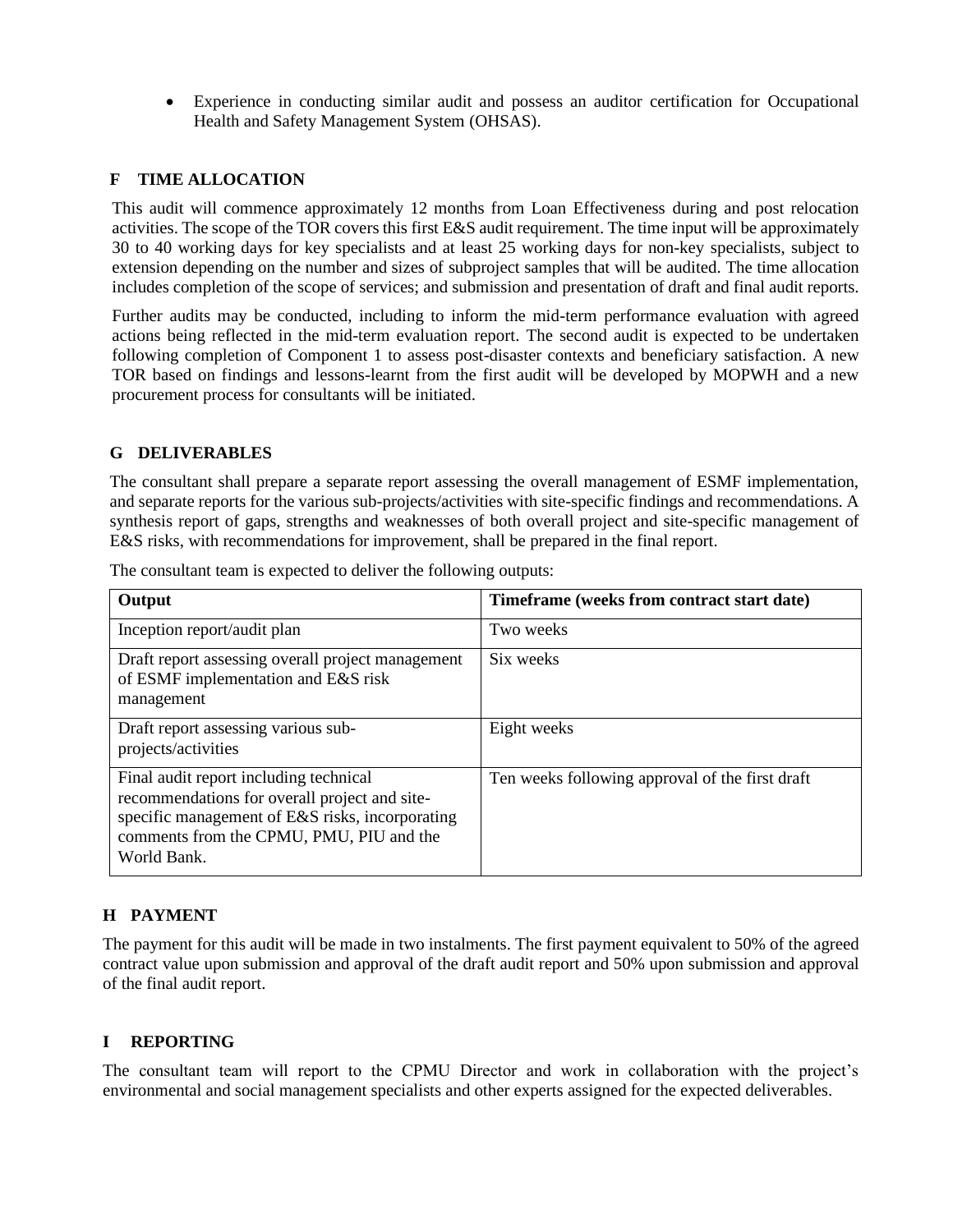## **J PERFORMANCE EVALUATION**

If the work of the consultant is not found satisfactory at any stage, the CPMU Director holds the authority to suspend payments of the services. Continuation of the remaining services will be subject to performance evaluation by CPMU.

# **K CONFLICT OF INTEREST**

The consultant shall provide independent audit services to assess the contract implementation and outputs of previous consulting services for CSRRP-financed activities. In order to avoid conflict of interest, a consulting firm that has been engaged by the Implementing Agency (or an affiliate that directly or indirectly controls, is controlled by, or is under common control with that consulting firm) to provide consulting services for the preparation or implementation of a project/sub-project, shall be disqualified from subsequent assignments, which directly related to those Consulting Services.